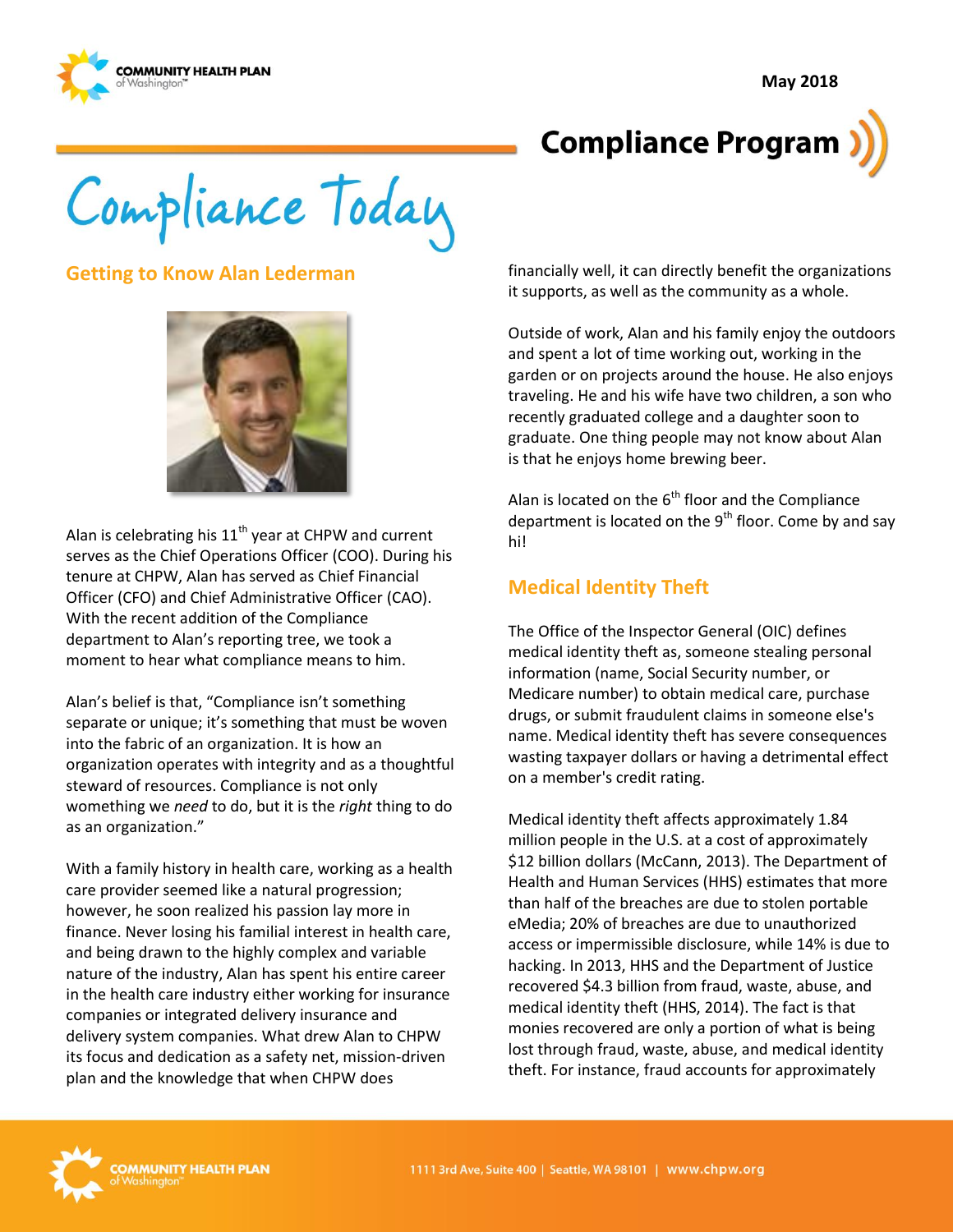



Compliance Today

10% of Medicare's annual spending, equaling nearly \$58 billion (Stewart, 2014); yet only \$2.86 billion is actual recovered.

HIPAA and HITECH laws require CHPW to protect members' information. You can take action to help prevent exposure of members' information by doing the following:

- Verify all fax numbers before sending PHI.
- Complete proper caller verification procedures before releasing PHI.
- Encrypt (send securely) all PHI through email.
- Do not leave PHI on printers.
- Secure PHI at the end of each day.
- Work securely if you are in public or at home.
- When sending PHI or confidential/proprietary information by email, password protect the file and send the password in a separate email to the receiver.

#### **How to Report**

You can report suspected potential fraud, waste, abuse (FWA), or medical identity theft in the following ways:

- Complete the *[Potential Fraud/ID Theft](http://chpsp/Comp/Compliance%20Forms/2017-09%20Form_Internal_Fraud_Reporting.pdf)* form with as much information as possible and email it to [compliance.incident@chpw.org.](mailto:compliance.incident@chpw.org)
- Contact the Compliance Officer, Marie Zerda at x5091 or by email at [compliance.officer@chpw.org.](mailto:compliance.officer@chpw.org)
- Contact the Fraud, Waste, and Abuse Program Manager, Andrei Barlahan at x5054 or by email a[t Andrei.barlahan@chpw.org.](mailto:Andrei.barlahan@chpw.org)
- Call the Compliance Hotline at (800) 826-6762.
- Report to the Office of the Inspector General (OIG) at (800) 447-8477, or at [hhstips@oig.hhs.gov,](mailto:hhstips@oig.hhs.gov) or [http://oig.hhs.gov/fraud/hotline/.](http://oig.hhs.gov/fraud/hotline/)

For more information, see:

- *[Fraud, Waste, and Abuse](http://chpsp/PP/Compliance/Fraud,%20Waste,%20and%20Abuse%20Policy%20-%20CO289.pdf)* policy (CO289)
- *[Fraud, Waste, and Abuse](http://chpsp/PP/Compliance/Fraud,%20Waste,%20and%20Abuse%20Procedure%20-%20CO290.pdf)* procedure (CO290).

### **ePHI and Portable eMedia Security**

CHPW workforce members understand the importance of securing desktop computers and printed protected health information (PHI). Just as important is securing ePHI and portable eMedia. While portable eMedia allows on-the-go access to data easier, it also exposes CHPW to risk. Workforce members must take extra precautions when working with ePHI or portable eMedia to ensure the security of our members' information, as well as proprietary and confidential business information.

Portable eMedia includes, but is not limited to:

- Laptops
- Flash drives (thumb drives, memory sticks, USB storage devices, etc.)
- CDs
- DVDs/Blu-Rays
- Smartphones and tablets

**Note:** beginning in September, 2016, CHPW implemented a technology control mechanism disabling read/write capabilities for removable eMedia devices, except in limited circumstances. Contact the Help Desk at x8989 if you have questions.

Workforce members with read/write access **must encrypt all portable eMedia** containing ePHI or proprietary and confidential business information using an approved method of encryption (note: CHPW laptops are automatically encrypted). Contact the Help Desk at x8989 if you need assistance encrypting portable eMedia. ePHI and other sensitive information

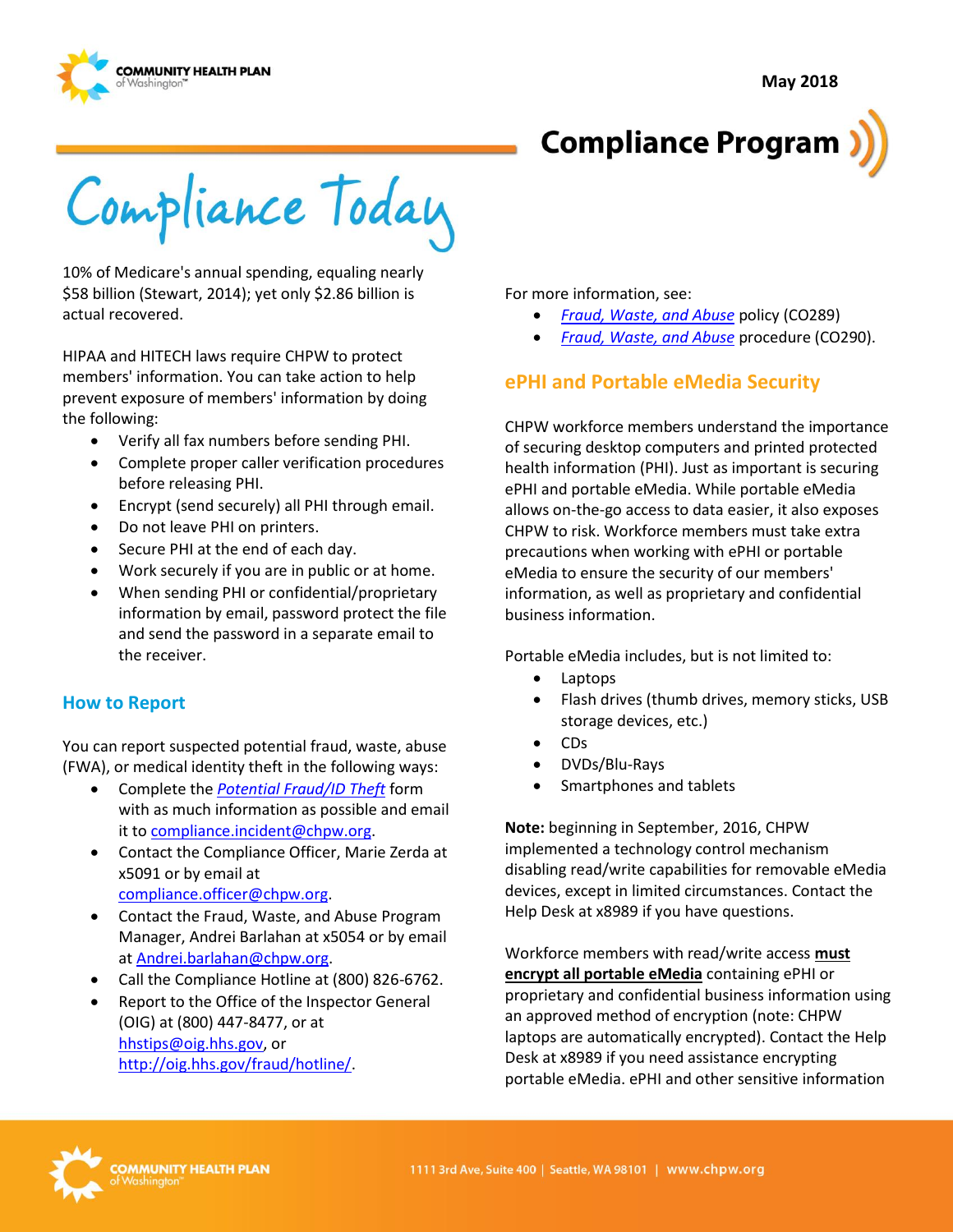**May 2018** 





Compliance Today

should never be stored on your laptop, but rather on CHPW's secured network. As with printed PHI and your laptop, workforce members **must secure all portable eMedia when away from your desk and at the end of each workday.** 

#### **Disposing of Portable eMedia**

Portable eMedia such as CDs or DVD/Blu-Rays must be placed in specific secure shredding bins for destruction, just as with printed PHI. Secure shredding bins for portable eMedia are found on the  $10<sup>th</sup>$  floor. Workforce members must return portable eMedia (such as flash drives or mobile phones) to IS&T when no longer in use, for cleaning and proper disposal.

#### **Loss of Portable eMedia**

If you lose a device, **immediately** report the loss to the Compliance Officer, Marie Zerda, at [compliance.officer@chpw.org,](mailto:compliance.officer@chpw.org) and the VP of IS&T,

Steve Swanson, at [steve.swanson@chpw.org.](mailto:steve.swanson@chpw.org) After you notify the Compliance Officer and VP of IS&T, complete a *[Privacy/Security Incident Report](http://chpsp/Comp/Compliance%20Forms/Internal%20Privacy%20Incident%20Report%20Form.docx)* and forward to the Compliance department at [compliance.incident@chpw.org.](mailto:compliance.incident@chpw.org)

For more information, see:

- *[Member Privacy: Workforce Member](http://chpsp/PP/Compliance/Member%20Privacy-Workforce%20Member%20Responsibilities%20Procedure%20-%20CO317.pdf)  [Responsibilities](http://chpsp/PP/Compliance/Member%20Privacy-Workforce%20Member%20Responsibilities%20Procedure%20-%20CO317.pdf)* procedure (CO317)
- *[Removale Media Device](http://chpsp/PP/IST/Removable%20Media%20Device%20Policy%20-%20IT111.pdf)* policy (IT111)

## **Reporting Privacy/Security Incidents & Potential FWA**

Any CHPW workforce member, contractor, or agent who knows of an impermissible disclosure or acquisition of PHI, or who suspects that one has

occurred, or who suspects potential fraud, waste, and abuse or identity theft must **immediately** report that information to their supervisor and to the Compliance, Privacy and Security Officer (or to their designee). Failure to report privacy and security incidents or potential FWA may result in disciplinary action, up to and including termination.

#### **Reporting Privacy/Security Incidents**

- Complete a *[Privacy/Security Incident](http://chpsp/Comp/Compliance%20Forms/Internal%20Privacy%20Incident%20Report%20Form.docx)  [Report](http://chpsp/Comp/Compliance%20Forms/Internal%20Privacy%20Incident%20Report%20Form.docx)* form with as much information as possible.
- Email the completed form to the Compliance department at [compliance.incident@chpw.org.](mailto:compliance.incident@chpw.org)
- Contact the Compliance Officer, Marie Zerda at x5091 or by email at [compliance.officer@chpw.org.](mailto:compliance.officer@chpw.org)
- Contact the Compliance Program Manager, Amie Schippa at x5092 or by email at [amie.schippa@chpw.org.](mailto:amie.schippa@chpw.org)
- Call the Compliance Hotline at (800) 826-6762.

#### **Reporting Potential FWA**

- Complete the *[Potential Fraud/ID Theft](http://chpsp/Comp/Compliance%20Forms/2017-09%20Form_Internal_Fraud_Reporting.pdf)* form with as much information as possible and email it to [compliance.incident@chpw.org.](mailto:compliance.incident@chpw.org)
- Contact the Compliance Officer, Marie Zerda at x5091 or by email at [compliance.officer@chpw.org.](mailto:compliance.officer@chpw.org)
- Contact the Fraud, Waste, and Abuse Program Manager, Andrei Barlahan at x5054 or by email at [Andrei.barlahan@chpw.org.](mailto:Andrei.barlahan@chpw.org)
- Call the Compliance Hotline at (800) 826-6762.
- Report to the Office of the Inspector General (OIG) at (800) 447-8477, or at

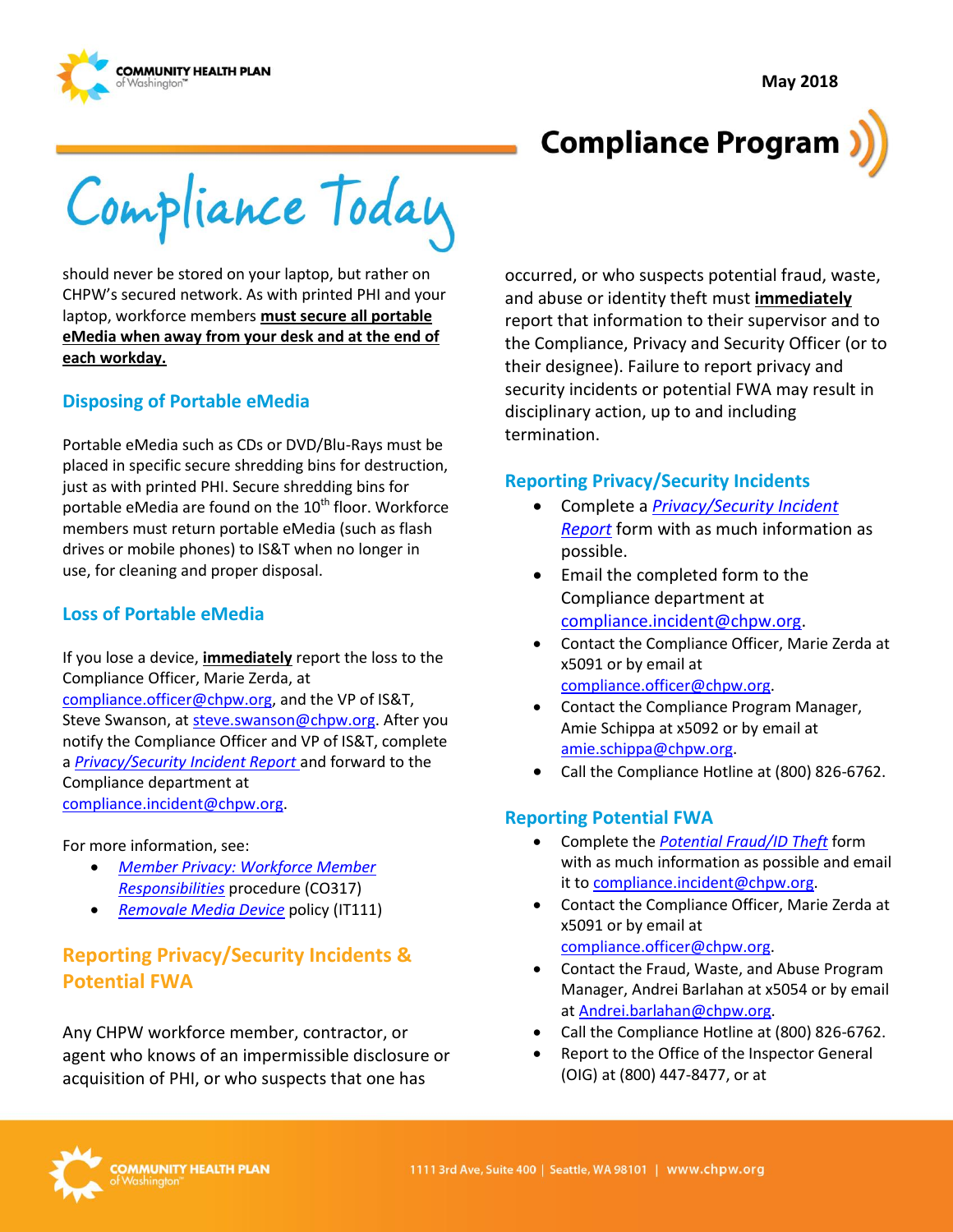





Compliance Today

[hhstips@oig.hhs.gov,](mailto:hhstips@oig.hhs.gov) or [http://oig.hhs.gov/fraud/hotline/.](http://oig.hhs.gov/fraud/hotline/)

No retaliation of any kind is permitted against any workforce member who makes a report in good faith.

For more information, see:

- *[Member Privacy: Workforce Member](http://chpsp/PP/Compliance/Member%20Privacy-Workforce%20Member%20Responsibilities%20Procedure%20-%20CO317.pdf)  [Responsibilities](http://chpsp/PP/Compliance/Member%20Privacy-Workforce%20Member%20Responsibilities%20Procedure%20-%20CO317.pdf)* procedure (CO317)
- *[Fraud, Waste, and Abuse](http://chpsp/PP/Compliance/Fraud,%20Waste,%20and%20Abuse%20Policy%20-%20CO289.pdf)* policy (CO289)
- *[Fraud, Waste, and Abuse](http://chpsp/PP/Compliance/Fraud,%20Waste,%20and%20Abuse%20Procedure%20-%20CO290.pdf)* procedure (CO290).
- *[Corrective Action and Discipline](http://chpsp/PP/Human%20Resources%20Employee%20PPs/Corrective%20Action%20and%20Discipline%20Policy%20-%20EE204.pdf)* policy (EE204)

## **Workforce Badge Use and Access**

Secured access and proper badge use are important parts of protecting our members' privacy and the security of CHPW's facility. **All individuals are required visibly to display their ID badge at all times while in the building**. It is your responsibility always to swipe your badge at every secured access door.

CHPW issues the following types of badges:

- CHPW Employees (Regular or Temporary)
- Contingent Worker (Contractor)
- Board
- Vendor
- Visitor
- $\bullet$  Loaner

Proper use of your ID badge is mandatory and ensures we maintain a secure facility. Some things to keep in mind are:

- Always make sure your badge is visible;
- Always keep your ID (image and name) visible

on the badge;

- Never follow another employee through the door (tailgate), and;
- Never keep your badge in your pocket, bags, or wallet.

**All** visitors, including children, must be checked in with reception and receive a visitor badge before entering CHPW's facilities. Visitors **must be escorted at all times**  while in CHPW's facilities.

If you observe someone attempting to tailgate, gently remind them to use their access badge.

If you forget your badge, you can check out a loaner badge from reception, for a period of up to three days. If reception is not open yet, **you must wait** until someone is able to issue you a loaner badge before you can enter CHPW's facilities. You can obtain a loaner badge up to two-times per month. More than twotimes per month, your manager must obtain and return the loaner badge for you. Continued abuse of the loaner badge may result in corrective action.

For more information see:

- *[Member Privacy: Workforce Member](http://chpsp/PP/Compliance/Member%20Privacy-Workforce%20Member%20Responsibilities%20Procedure%20-%20CO317.pdf)  [Responsibilities](http://chpsp/PP/Compliance/Member%20Privacy-Workforce%20Member%20Responsibilities%20Procedure%20-%20CO317.pdf)* policy (CO317).
- *[Facility Badge Access](http://chpsp/PP/Facilities/Facility%20Badge%20Access%20Procedure%20-%20FA303.pdf)* procedure (FA303).

## **Compliance Hotline (800) 826-6762**

**Effective Lines of Communication** is one of the Seven Elements of an Effective Compliance Program. In this element, CHPW must have a system in place to receive, record, respond to, and track compliance-related questions, reports of suspected or detected noncompliance, and potential fraud, waste, or abuse (FWA) from workforce members, plan members, and first tier, downstream, and related entities (FDR). Mechanisms